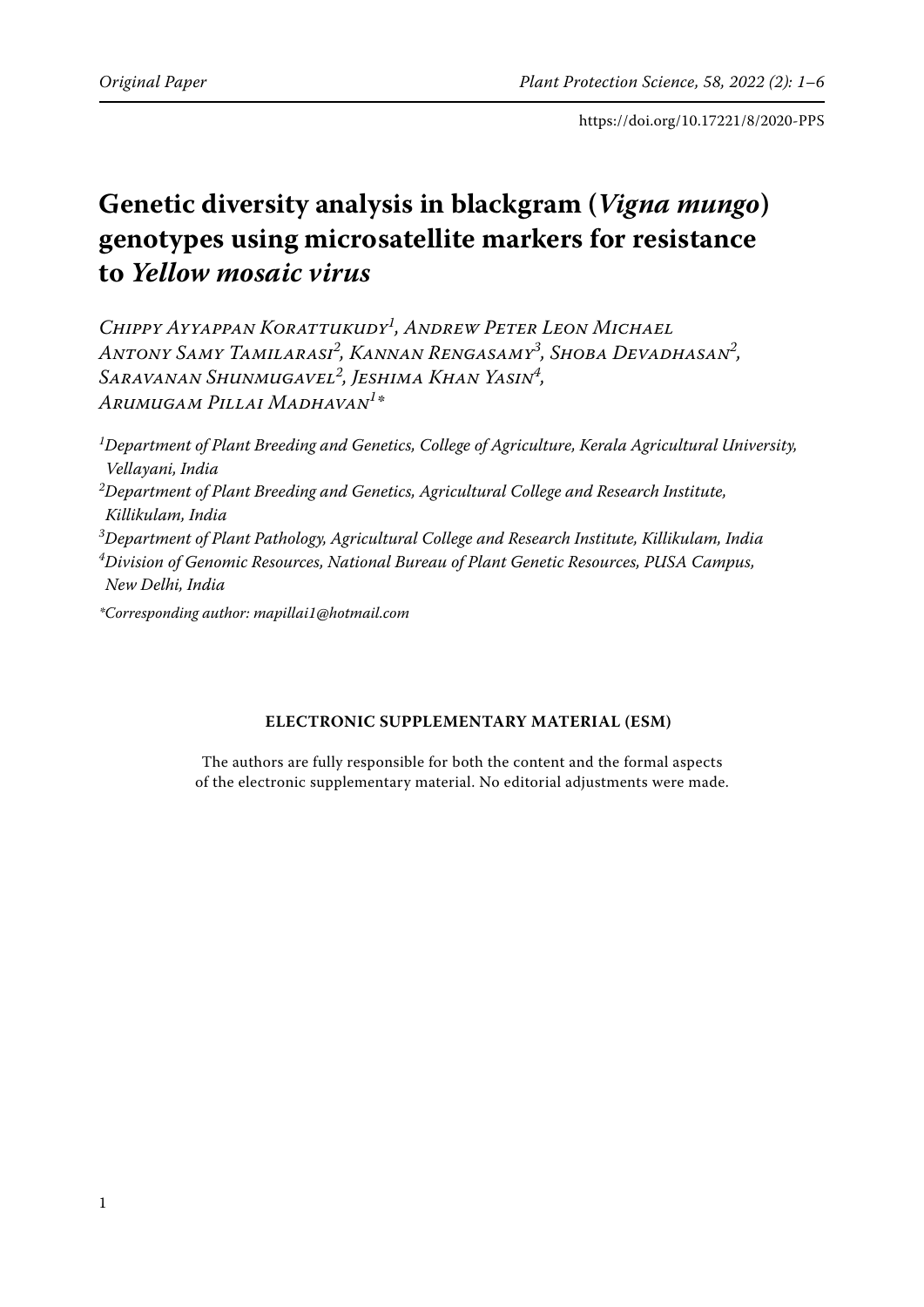| S.<br>No. | Germplasm<br>accessions | Pedigree                                     | S.<br>No. | Germplasm<br>accessions | Pedigree                                    |
|-----------|-------------------------|----------------------------------------------|-----------|-------------------------|---------------------------------------------|
| 1         | KU-12-668               | Selection from TU 94-2                       |           | 26 VBG-11-037           | ADT 5 x Vigna mungo var. silvestris         |
| 2         | ABG-11-004              | VBN $1 \times$ VBN 3-3                       | 27        | IC281999                | Kolhar, Adilabad, A P                       |
| 3         | IC436720                | Landrace-Bhimpur, Adilabad, AP               | 28        | IC 413304               | Landrace- Gangwar, Medak,                   |
| 4         | VBG-12-042              | VBN $5 \times COBG$ 757                      | 29        | IC343939                | Land race                                   |
| 5         | VBG-11-018              | VBG 73 x Vigna mungo var. silvestris         | 30        | IC343885                | Land race                                   |
| 6         | IC-436784               | Land race                                    | 31        | VBG-11-050              | ADT $5 \times V$ igna mungo var. silvestris |
| 7         | VBG-12-005              | VBN 3 x Vignamungo var. silvestris           | 32        | IC 281994               | Singango, Adilabad, AP                      |
| 8         | ABG-11-011              | RBU 38 $\times$ TMV 1/4/1                    | 33        | IC 436758               | Land race                                   |
| 9         | VBG-11-020              | VBN 5 × VBG 04-001                           | 34        | KKB-14-011              | IPU 2006-01 $\times$ TNY local              |
| 10        | IC-398989               | Landrace- Vinjamur, Nellore, AP              | 35        | VBG 13-023              | VBN $5 \times$ VBN 4                        |
| 11        | VBG.12.034              | <b>VBN 1 × KU 238</b>                        | 36        | VBG 10053               | VBN 2 × VBN 04003                           |
| 12        | IPU.0233                |                                              | 37        | IC 281989               | Pochara, Adilabad, AP                       |
| 13        | VBG10.010               | $AD$ 75 $\times$ Vigna mungo var. silvestris | 38        | IC 282002               | Machkal, Adilabad, AP                       |
| 14        | KU.12.39                | Selection from COBG 10-05                    | 39        | ABG 11-030              | $CO 5 \times AC 196/3/3$                    |
| 15        | ABG.11.013              | VBN $4 \times Co(Bg) 629/8/3$                | 40        | IC 282007               | Narsapur, Madak, AP                         |
| 16        | IC281986                | Lakkanpur, Adilabad, AP                      | 41        | IC 281993               | Singango, Adilabad, AP                      |
| 17        | VBG-11-043              | AD 75 $\times$ Vigna mungo var. silvestris   | 42        | VBG-14-003              | $KU 216 \times VBN 3$                       |
| 18        | KU-11-680               | Selection from IPU 99-33                     | 43        | IC 282008               | Land race                                   |
| 19        | ABG-11-028              | Co(Bg) 671 X ADT 5                           | 44        | IC 281792               | Land race                                   |
| 20        | ABG-11-032              | $Co$ 5 $\times$ VBN 4/6/1                    | 45        | VBG 11-028              | ADT $5 \times V$ igna mungo var. silvestris |
| 21        | ABG-11-011              | RBU 38 $\times$ TMV 1/4/1                    | 46        | VBG-12-121              | VBN $3 \times AM6$                          |
| 22        | IC343967                | Rampachodavaram East Godavari, AP            | 47        | IC 281980               | Thumikipad, Khammam, AP                     |
| 23        | VBG-11-044              | VBG 73 x Vignamungo var. silvestris          | 48        | IC 281982               | Pashathand, Adilabad, AP                    |
| 24        | $ADT-5$                 | Pure line selection from kanpur              | 49        | KKB-14-001              | IPU 2006-01 × ADT 3                         |
| 25        | VBG-11-046              | ADT $5 \times V$ ignamungo var. silvestris   | 50        | IC 281977               | Penpahad, Nalgonda, AP                      |
| 51        | VBG 14-015              | VBN $5 \times$ PU 31                         | 77        | VBG-12-122              | VBN $3 \times AM6$                          |
| 52        | VBG 11045               | VBG 73 x Vignamungo var. silvestris          | 78        | VBG 11024               | ADT 5xVigna mungo var. silvestris           |
| 53        | VBG-11-041              | ADT5 x Vigna mungo var. silvestris           | 79        | IC 436736               | Landrace-Lokari, Adilabad, A P              |
| 54        | IC398970                | Kammapalli, Prakasam, AP                     | 80        | VBG-14-013              | Selection from ACM 05 007                   |
| 55        | IC281987                | Chinchalli, Adilabad, AP                     | 81        | IC282004                | Improved cultivar- Mudhol, Adilabad, AP     |
| 56        | KKB 14-003              | IPU 2006-01 $\times$ TNY local               | 82        | VBG 10-024              | VBG 73 x Vigna mungo var. silvestris        |
| 57        | VBG-12-122              | VBN $3 \times AM6$                           | 83        | VBG-11-027              | ADT $5 \times V$ igna mungo var. silvestris |
| 58        | VBG-12-039              | $VBN1 \times PU31$                           | 84        | VBG-11-042              | ADT $5 \times V$ igna mungo var. silvestris |
| 59        | IC281978                | Aathukur, Khammam, AP                        | 85        | VBG 12-093              | VBG 73 x Vigna mungo var. silvestris        |
| 60        | IC436724                | Lokari, Adilabad, AP                         | 86        | IC343962                | Others- Sunnampadu, East Godavari, AP       |
| 61        | ABG-11-035              | $Co(Bg) 671 \times Co(Bg) 647/3/3$           | 87        | IC281982                | Improved cultivar- Pashathand, Adilabad, AP |
| 62        | ABG-11-037              | $Co(Bg) 671 \times ADT 5$                    | 88        | IC335331                | Others- Mimillapally, Ponnur, Guntur, AP    |
| 63        | VBG-11-033              | VBG 73 x Vignamungo var. silvestris          | 89        | VBG-11-029              | VBG 73 x Vignamungo var. silvestris         |
| 64        | ABG-11-015              | RBU 38 $\times$ TMV 1/1/1                    | 90        | IC281991                | Kolhar, Adilabad, AP                        |
| 65        | IC343943                | Others- Chandhurthi, East Godavari, AP       | 91        | ABG-11-036              | $Co(Bg) 671 \times Co(Bg) 647/1/4$          |
| 66        | VBG-12-034              | <b>VBN 1 × KU 238</b>                        | 92        | VBG-11-040              | VBN $1 \times V$ ignamungo var. silvestris  |
| 67        | KKB 06-012              | $VBN3 \times COBG643$                        | 93        | VBG-13-019              | VBN $3 \times V$ ignamungo var. silvestris  |
| 68        | IC436765                | Liguguda, Adilabad, AP                       | 94        | IC281990                | Daltabad, Adilabad, AP                      |
| 69        | VBG 12062               | $PU31 \times CO6$                            | 95        | IC436536                | Siripuram, RangaReddy, AP                   |

Table S1. The pedigree details of the blackgram genotypes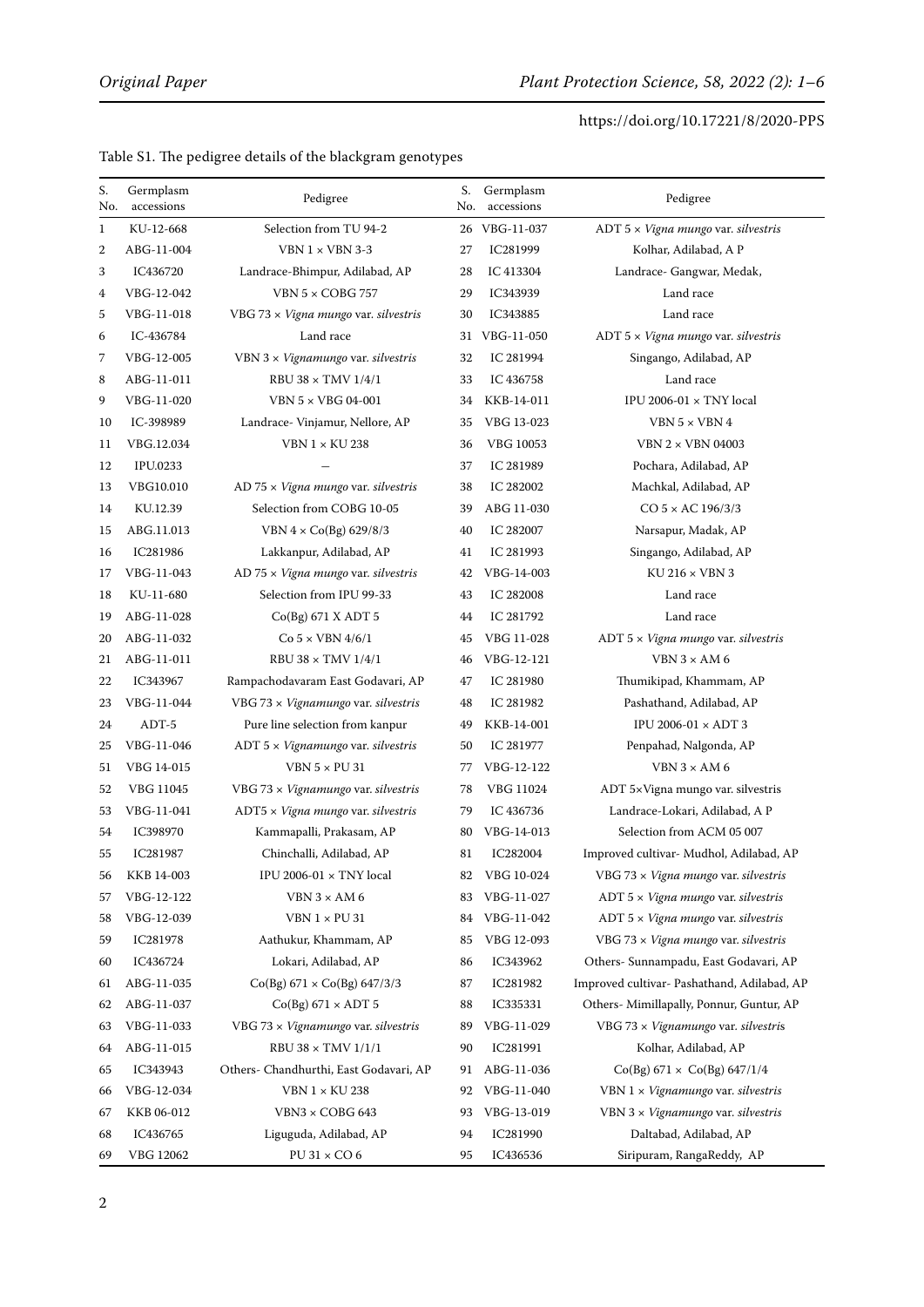| 70 | IC 281992  | Singango, Adilabad, AP                     | 96  | IC343947         | Others- Seethapally, East Godavari, AP    |
|----|------------|--------------------------------------------|-----|------------------|-------------------------------------------|
| 71 | IC281984   | Improved cultivar- Rolemanda, Adilabad, AP | 97  | KU-11-667        | Selection from UH 07-06                   |
| 72 | VBG 13-017 | VBN $3 \times V$ ignamungo var. silvestris | -98 | IC281995         | Singango, Adilabad, AP                    |
| 73 | IC436727   | Landrace- Lokari, Adilabad, AP             | 99  | KKB-05-011       | $CoBg 643 \times VBN 3$                   |
| 74 | IC282001   | Improved cultivar- Machkal, Adilabad, AP   | 100 | $APK-1$          | $ADT$ 2 $\times$ RU 1                     |
| 75 | IC436811   | Landrace- Gottipattar, Adilabad, AP        | 101 | VBN 4            | $CO$ 4 $\times$ PDU 102                   |
| 76 | VBG-12-056 | $PU31 \times CO6$                          | 102 | ADT <sub>3</sub> | Pureline selection from Tirunelveli local |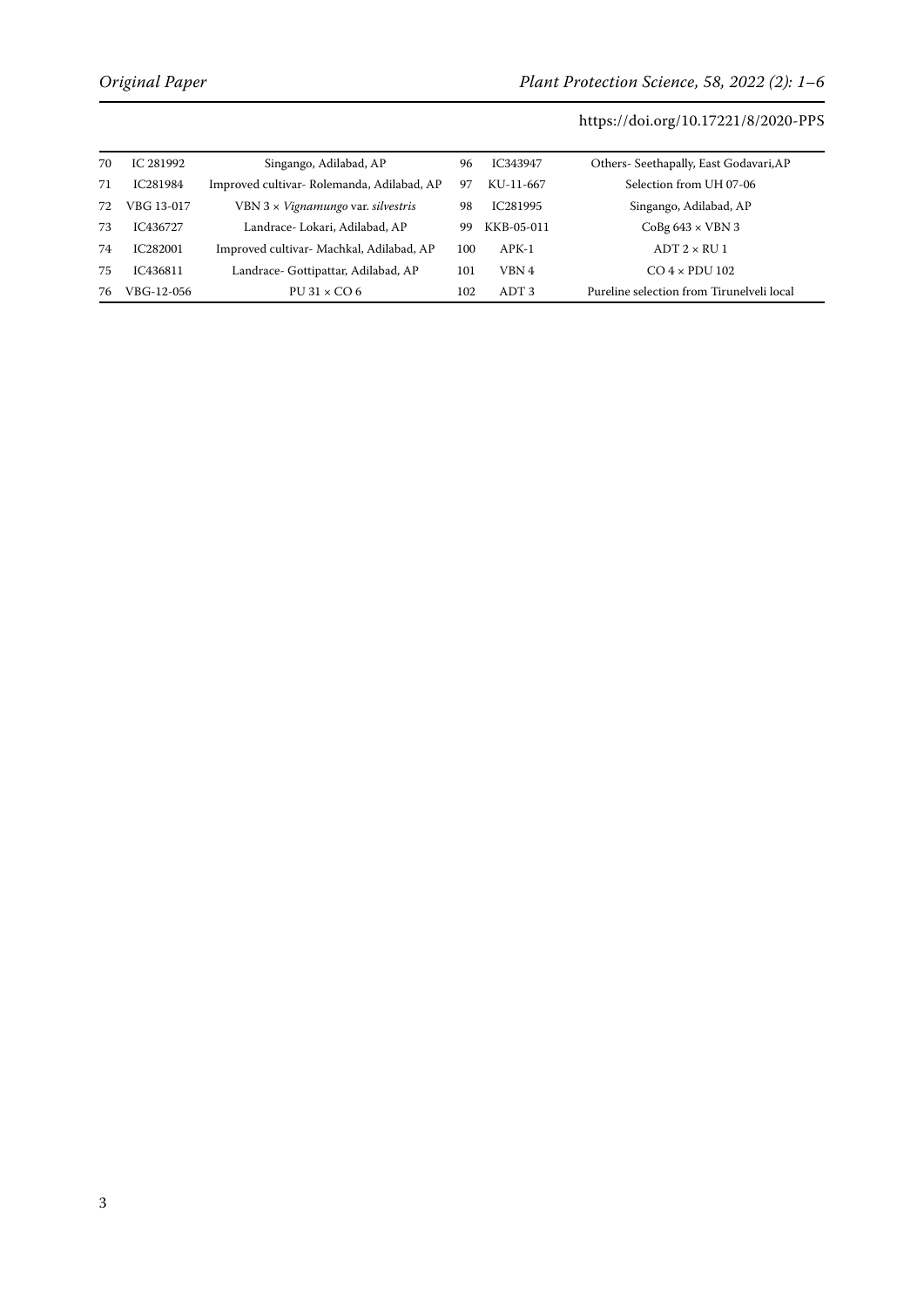| Sl. No | Primer          | Sequences                   | References           |  |
|--------|-----------------|-----------------------------|----------------------|--|
| 1      | CEDG204(F)      | CCTTGGTTGGAGCAGCAGC         |                      |  |
|        | CEDG204(R)      | CACAGACACCCTCGCGATG         | Chatieng et al. 2006 |  |
| 2      | CEDG139(F)      | CAAACTTCCGATCGAAAGCGCTTG    |                      |  |
|        | CEDG139(R)      | GTTTCTCCTCAATCTCAAGCTCCG    | Chatieng et al. 2006 |  |
| 3      | CEDG008(F)      | AGGCGAGGTTTCGTTTCAAG        |                      |  |
|        | CEDG008(R)      | GCCCATATTTTTACGCCCAC        | Chatieng et al. 2006 |  |
| 4      | CEDG268(F)      | CATCTCCCTGAAACTTGTG         |                      |  |
|        | CEDG268(R)      | GCTATCAATCGAGTGCAG          | Chatieng et al.2006  |  |
| 5      | CEDG030(F)      | TGAGGGAATGGGAGAGAGGC        |                      |  |
|        | CEDG030(R)      | TCCGCAGATAGAGGCTCACG        | Han et al. 2005      |  |
| 6      | CEDG092(F)      | TCTTTTGGTTGTAGCAGGATGAAC    |                      |  |
|        | CEDG092(R)      | TACAAGTGATATGCAACGGTTAGG    | Chatieng et al. 2006 |  |
| 7      | CEDG022(F)      | AGGAATGTGAGATTTG            |                      |  |
|        | CEDG022(R)      | AATCGCTTCAAGGTCAAGCC        | Han et al. 2005      |  |
| 8      | CEDG024(F)      | CATCTTCCTCACCTGCATTC        |                      |  |
|        | CEDG024(R)      | TTTGGTGAAGATGACAGCCC        | Han et al. 2005      |  |
| 9      | CEDG198(F)      | CAAGGAAGATGGAGAGAATC        |                      |  |
|        | CEDG198(R)      | CCTTCTAAGAACAGTGACATG       | Han et al. 2005      |  |
| 10     | CEDG013(F)      | CGTTCGAGTTTCTTCGATCG        | Chatieng et al. 2006 |  |
|        | CEDG013(R)      | <b>ACCATCCATCCATTCGCATC</b> |                      |  |
| 11     | DMB-SSR182(F)   | TAGAGCCTTCTGGTTTTTCACA      | Somta et al. 2009    |  |
|        | DMB-SSR182(R)   | AGGAGGAGGATTTTGATGATGA      |                      |  |
| 12     | DMB-SSR186(F)   | GAGAGAGAAGGAGAGGGAGA        | Somta et al. 2009    |  |
|        | $DMB-SSR186(R)$ | ATTCTTTCTCCACCACAATG        |                      |  |
| 13     | CEDG133(F)      | GCATACATAATGTGGTGAGATG      | Chatieng et al. 2006 |  |
|        | CEDG133(R)      | GTCTCGTGCCTTTCACAC          |                      |  |
| 14     | CEDG141(F)      | CCAGGCATCCATGATGACC         |                      |  |
|        | CEDG141(R)      | GAAGTTGTTGGTAATGGTTGCCTC    | Chatieng et al. 2006 |  |
| 15     | CEDG225(F)      | GAGGAAGTGTTGCAGCACC         |                      |  |
|        | CEDG225(R)      | GAGGAAGTGTTGCAGCACC         | Chatieng et al. 2006 |  |
| 16     | CEDG284(F)      | GGTGCTAACGTTGGAAACTGAG      | Chatieng et al. 2006 |  |
|        | CEDG284(R)      | CACTCCATTCTGAGGATCAATCC     |                      |  |
| 17     | CEDG127(F)      | GGTTAGCATCTGAGCTTCTTCGTC    | Chatieng et al. 2006 |  |
|        | CEDG127(R)      | CTCCTCACTTGGTCTGAAACTC      |                      |  |
| 18     | CEDG014(F)      | GCTTGCATCACCCATGATTC        | Chatieng et al. 2006 |  |
|        | CEDG014(R)      | AAGTGATACGGTCTGGTTCC        |                      |  |
| 19     | CEDG020(F)      | TATCCATACCCAGCTCAAGG        | Chatieng et al. 2006 |  |
|        | CEDG020(R)      | GCCATACCAAGAAAGAGG          |                      |  |
| 20     | CEDG067(F)      | AGACTAAGTTACTTGGGCAACCAG    | Chatieng et al. 2006 |  |
|        | CEDG067(R)      | TGACGGCCCGGCTCTCC           |                      |  |
| 21     | CEDG245(F)      | GATAGAGCTTAAACCCTC          | Han et al. 2005      |  |
|        | CEDG245(R)      | CTTTTGATGACAAATGCCC         |                      |  |
| 22     | CEDG059(F)      | AGAAAAGGGTGGCCTCGTTG        | Han et al. 2005      |  |
|        | CEDG059(R)      | GCAGGCATTTCCATCGCAG         |                      |  |

Table S2. List of microsatellite markers used for surveying blackgram genotypes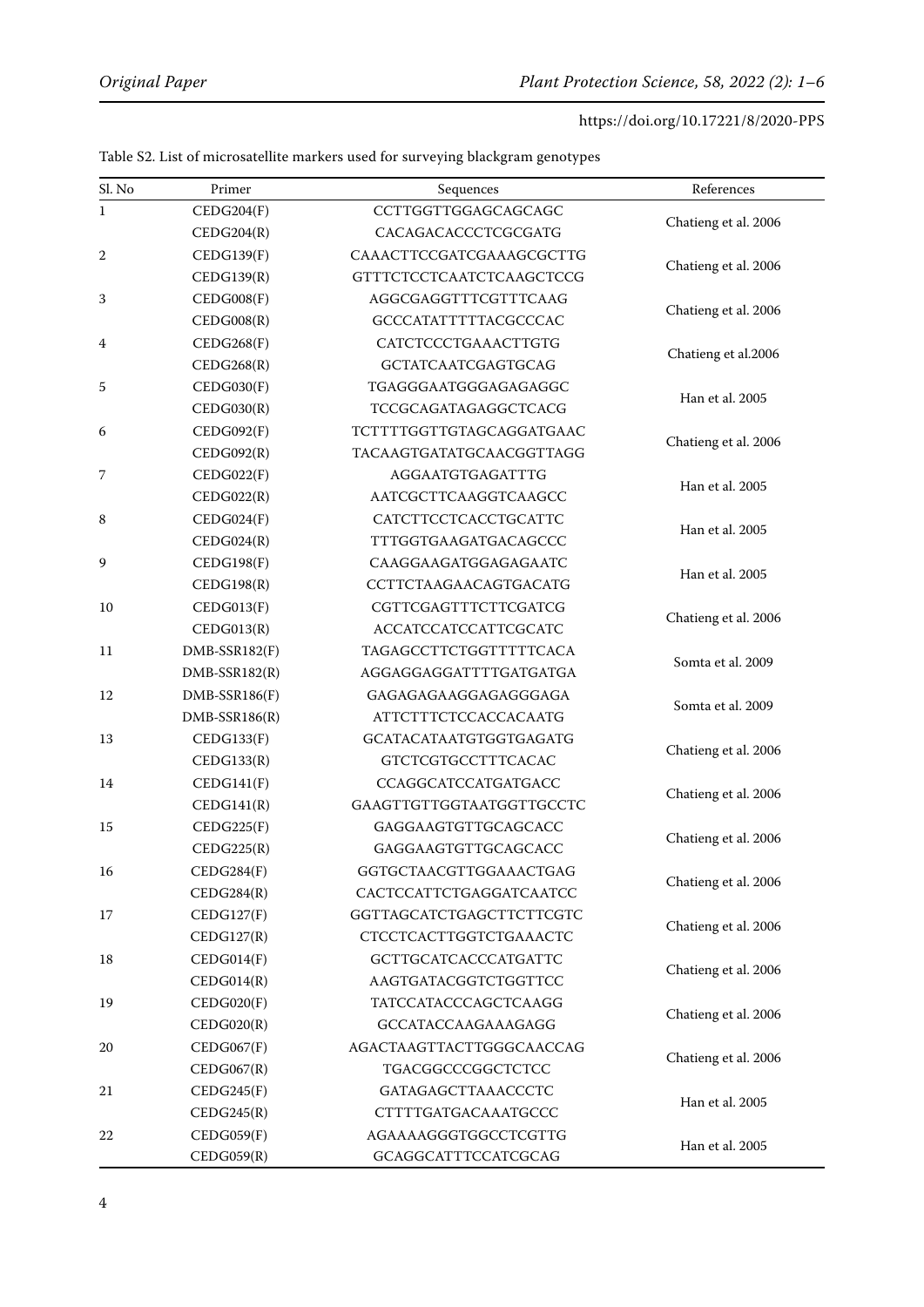| 23 | CEDG112(F)        | <b>GCAATATTCGCATTATTCATTCA</b> | Han et al. 2005      |  |
|----|-------------------|--------------------------------|----------------------|--|
|    | CEDG112(R)        | <b>GTGTTTCAAAGCACTATACTTAA</b> |                      |  |
| 24 | CEDG269(F)        | <b>CTGTTACGGCACCTGGAAAG</b>    | Han et al. 2005      |  |
|    | CEDG269(R)        | <b>GCAGAGACACACCTTAACCTTG</b>  |                      |  |
| 25 | CEDC011(F)        | GTCCGACTTTATGTGTGGAG           |                      |  |
|    | CEDC011(R)        | TTTCTAGTTCCAGCCCCGAC           | Chatieng et al. 2006 |  |
| 26 | CEDG056(F)        | TTCCATCTATAGGGGAAGGGAG         | Chatieng et al. 2006 |  |
|    | CEDG056(R)        | GCTATGATGGAAGAGGGCATGG         |                      |  |
| 27 | CEDG044(F)        | <b>TCAGCAACCTTGCATTGCAG</b>    | Chatieng et al. 2006 |  |
|    | CEDG044(R)        | <b>TTTCCCGTCACTCTTCTAGG</b>    |                      |  |
| 28 | VrCSSSR3(F)       | <b>GCAGACACAACCATAAATCC</b>    |                      |  |
|    | $VrCS$ SSR3 $(R)$ | GGTCTTTGACGGCAATCTC            | Zhang et al. 2008    |  |
| 29 | CEDG180(F)        | GGTATGGAGCAAAACAATC            |                      |  |
|    | CEDG180(R)        | <b>GTGCGTGAAGTTGTCTTATC</b>    | Chatieng et al. 2006 |  |

Table S3. Cluster mean of nine quantitative traits of blackgram

| Cluster      | Days to 50%<br>flowering | Plant<br>height<br>(cm) | No. of primary<br>branches per<br>plant | No. of<br>clusters/<br>plant | No. of<br>pods/<br>plant | No. of<br>seeds/<br>pod | $100\;\mathrm{seed}$<br>weight (g) | Single<br>plant yield<br>(g) | Protein<br>content<br>(g) |
|--------------|--------------------------|-------------------------|-----------------------------------------|------------------------------|--------------------------|-------------------------|------------------------------------|------------------------------|---------------------------|
| L            | 36.25                    | 43.55                   | 5.55                                    | 7.20                         | 26.94                    | 6.54                    | 4.69                               | 9.08                         | 22.92                     |
| $\mathbf{I}$ | 36.22                    | 41.85                   | 5.76                                    | 7.79                         | 25.37                    | 6.52                    | 4.81                               | 17.32                        | 23.79                     |
| III          | 34.31                    | 27.74                   | 6.13                                    | 6.59                         | 29.41                    | 6.43                    | 4.47                               | 9.51                         | 20.71                     |
| IV           | 40.50                    | 53.30                   | 4.80                                    | 6.10                         | 30.50                    | 7.00                    | 5.54                               | 13.05                        | 26.79                     |
| V            | 36.50                    | 49.10                   | 5.60                                    | 4.00                         | 16.00                    | 7.10                    | 5.15                               | 7.16                         | 22.18                     |
| VI           | 37.50                    | 43.60                   | 3.80                                    | 4.20                         | 16.80                    | 6.33                    | 3.82                               | 9.82                         | 21.45                     |
| <b>VII</b>   | 38.00                    | 54.70                   | 8.60                                    | 4.60                         | 23.00                    | 7.10                    | 4.61                               | 9.70                         | 26.39                     |
| <b>VIII</b>  | 32.50                    | 45.80                   | 7.00                                    | 10.80                        | 43.20                    | 6.00                    | 4.32                               | 9.80                         | 20.83                     |
| IX           | 37.61                    | 49.40                   | 6.41                                    | 10.88                        | 40.69                    | 6.20                    | 4.48                               | 11.14                        | 24.29                     |
| X            | 32.00                    | 36.45                   | 4.80                                    | 10.80                        | 32.40                    | 7.50                    | 6.44                               | 5.15                         | 27.13                     |
| XI           | 43.00                    | 41.00                   | 4.30                                    | 13.60                        | 24.00                    | 7.30                    | 4.30                               | 8.20                         | 20.10                     |
| XII          | 38.50                    | 52.30                   | 7.80                                    | 3.20                         | 16.00                    | 7.80                    | 6.20                               | 15.90                        | 19.58                     |
| XIII         | 43.50                    | 58.80                   | 10.65                                   | 5.20                         | 26.00                    | 7.40                    | 4.30                               | 14.30                        | 22.14                     |
| XIV          | 37.00                    | 46.40                   | 5.60                                    | 8.40                         | 25.20                    | 6.00                    | 4.53                               | 29.10                        | 23.33                     |
| XV           | 35.00                    | 40.20                   | 3.60                                    | 3.85                         | 19.25                    | 6.80                    | 4.56                               | 29.00                        | 25.23                     |
| <b>XVI</b>   | 34.50                    | 31.24                   | 4.60                                    | 15.80                        | 48.40                    | 5.62                    | 4.20                               | 4.38                         | 21.30                     |
| XVII         | 37.50                    | 29.46                   | 7.80                                    | 5.60                         | 48.80                    | 6.80                    | 4.20                               | 9.30                         | 21.24                     |
| <b>XVIII</b> | 34.00                    | 44.70                   | 8.45                                    | 18.40                        | 28.00                    | 6.25                    | 4.00                               | 7.98                         | 23.37                     |
| <b>MEAN</b>  | 36.91                    | 43.86                   | 6.18                                    | 8.16                         | 28.8                     | 6.70                    | 4.70                               | 12.21                        | 22.93                     |